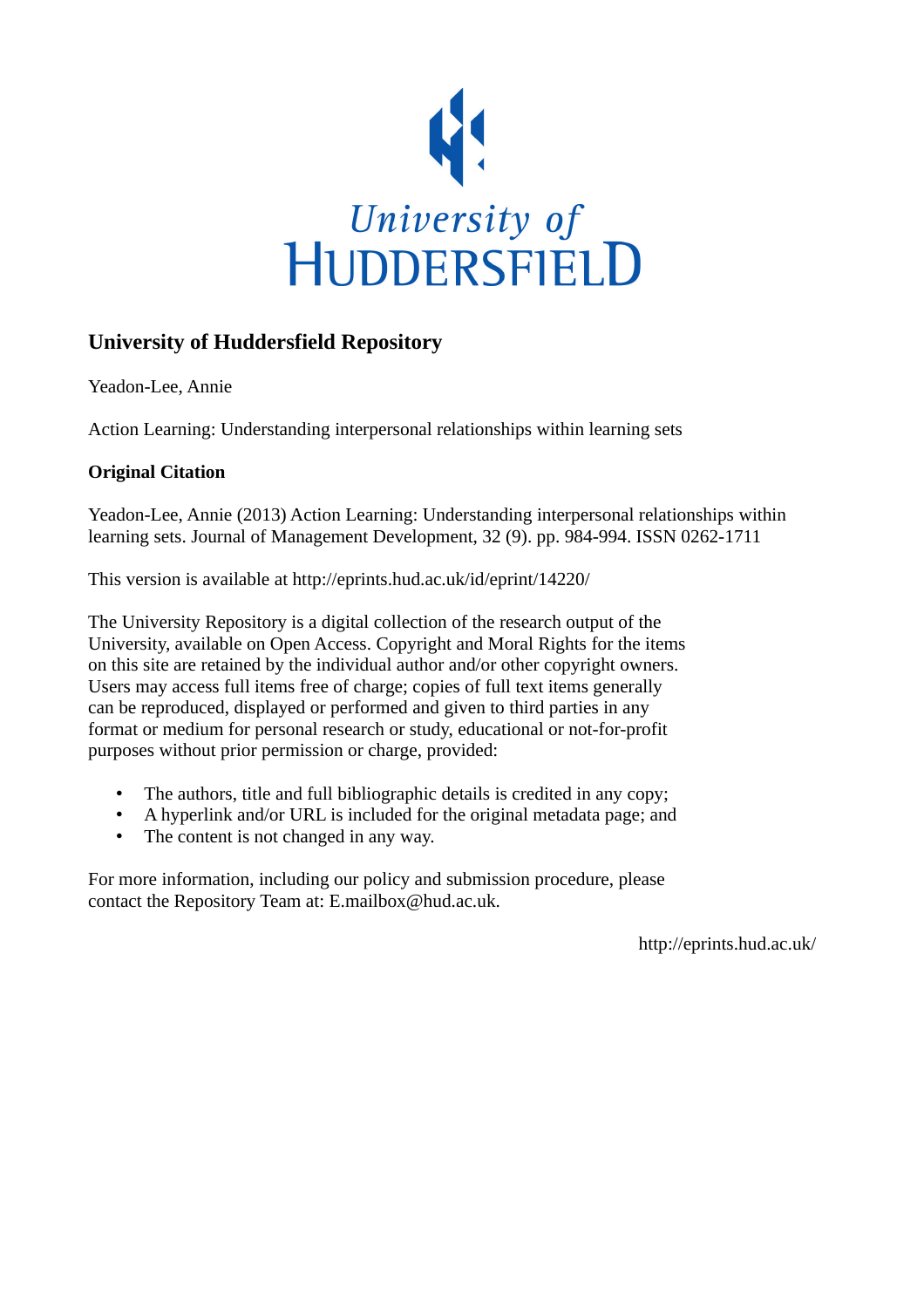# **Action Learning: Understanding interpersonal relationships within learning sets**

#### **Abstract**

**Purpose -** This paper responds to calls for research into the use of action learning in management education (Hay, 2011). It reports on student experiences of action learning in a final year module for part time Master of Business Administration students. It focuses specifically on the development of an understanding of the interpersonal relationships that existed within those action learning sets; both positive and negative. The paper then discusses the subsequent impact those dynamics may have on the effectiveness of the action learning process.

**Design/methodology/approach** – An interpretivist philosophy underpins the research framework adopted in this paper. Data was captured by means of semi-structured questionnaires distributed at both the beginning and end of the module. The data was thematically analysed using open coding.

**Findings –** The paper used two contrasting views of the interpersonal relationships in action learning sets: Revans' (1982) 'comrades in adversity' and Vince's (2004) 'adversaries in commonality' as a framework for discussion. It found that various interpersonal dynamics existed within the sets, which in this case, had the ability to influence individual satisfaction and the overall effectiveness of the set. **Originality/value -** The findings provide insights, via participant voice, into aspects of interpersonal relationships within action learning sets. In particular, the politics and emotions that occur within the learning sets, whilst considering the subsequent impact on both participant satisfaction and the effectiveness of action learning sets.

**Keywords:** Action learning, interpersonal relationships, learning set politics, emotions and effectiveness.

**Paper type:** Research Paper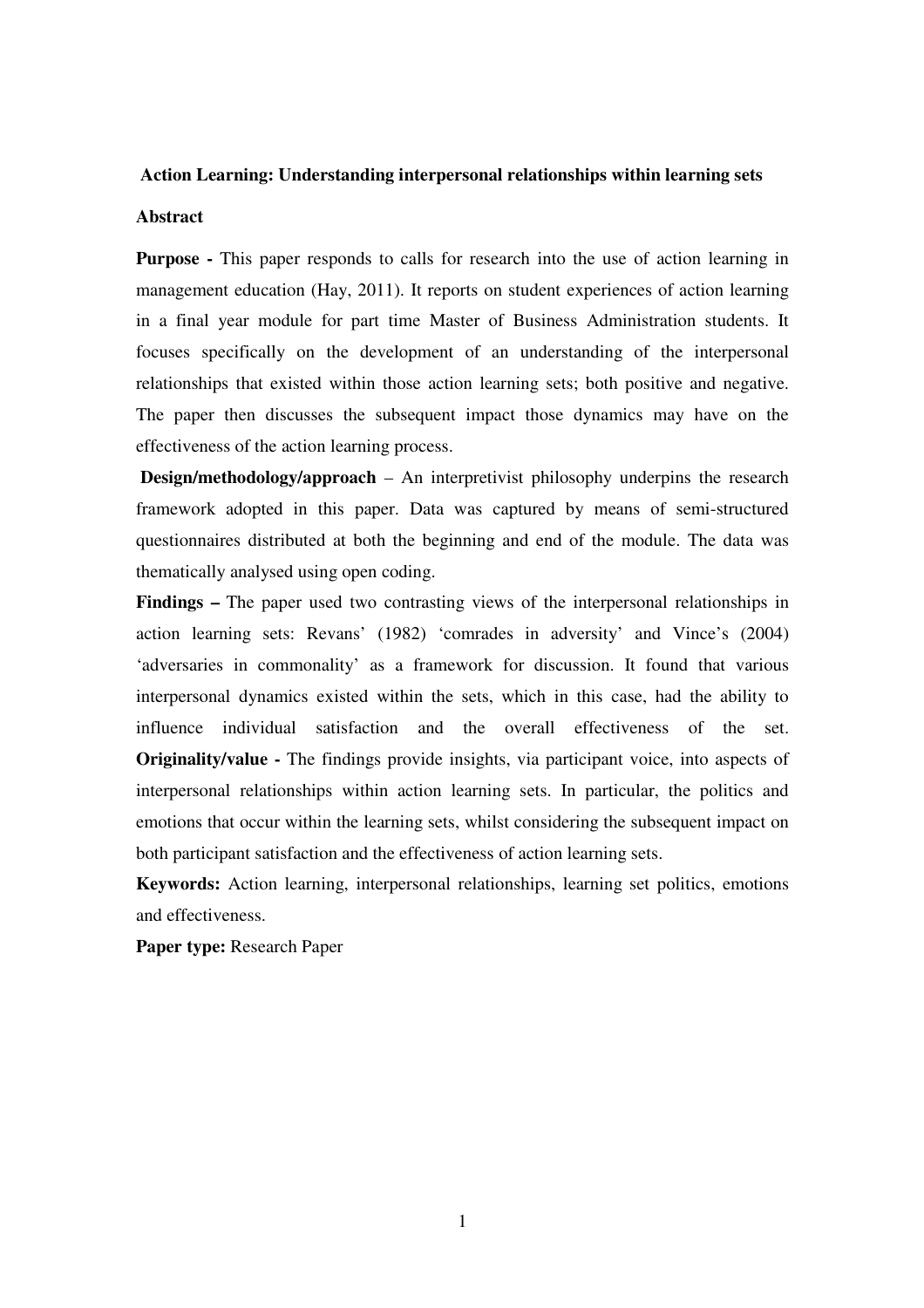## **Introduction**

This paper responds to calls for research into the use of action learning in management education (Hay, 2011). The focus of the paper is to enhance the understanding of the interpersonal relationships that exist within action learning sets, whilst considering the subsequent impact those relationships may have on the effectiveness of the action learning process. The paper problematises Revans' (1982) notion of 'comrades in adversity', by introducing Vince's (2004) 'adversaries with commonality', a view that suggests that some aspects of interpersonal relationships experienced by people who attempt to learn from one another can sometimes be complex and difficult. Postulating that the interpersonal relationships that exist within action learning sets may be more problematic than Revans originally believed. The research presents the student voice giving consideration to both positive and negative views, which both challenge Revans' and Vince's views. The research findings and conclusions have utility for those engaged in management and facilitation of the action learning process.

#### **Action Learning**

Action learning has long been recognised as amongst the most effective means of delivering professional education and management development training (Zuber-Skerritt, 2002; Kramer, 2008). It is a continuous process of learning and reflection that occurs with the support of a group or 'set' of approximately six to eight colleagues, working on real issues with the intention of getting things done. The voluntary participants in the group or 'set' learn with and from one another and take forward an important issue with support of the other members of the set. The collaborative process, which recognises each set member's social context, promotes the premise that managers learn most effectively with, and from, other managers whilst dealing with the real world complexity of organisational life. Revans described these managers as 'comrades in adversity' (1982:720). However, this view is not universally shared as Vince (2004:64) understood the term 'comrades in adversity' to suggest a sense of togetherness, with the existence of a common aim and collective effort from all the participants in the set. However, he suggested that this ideology did not always capture both the complexity and reality of the interpersonal relationships that often exist within action learning sets, particularly those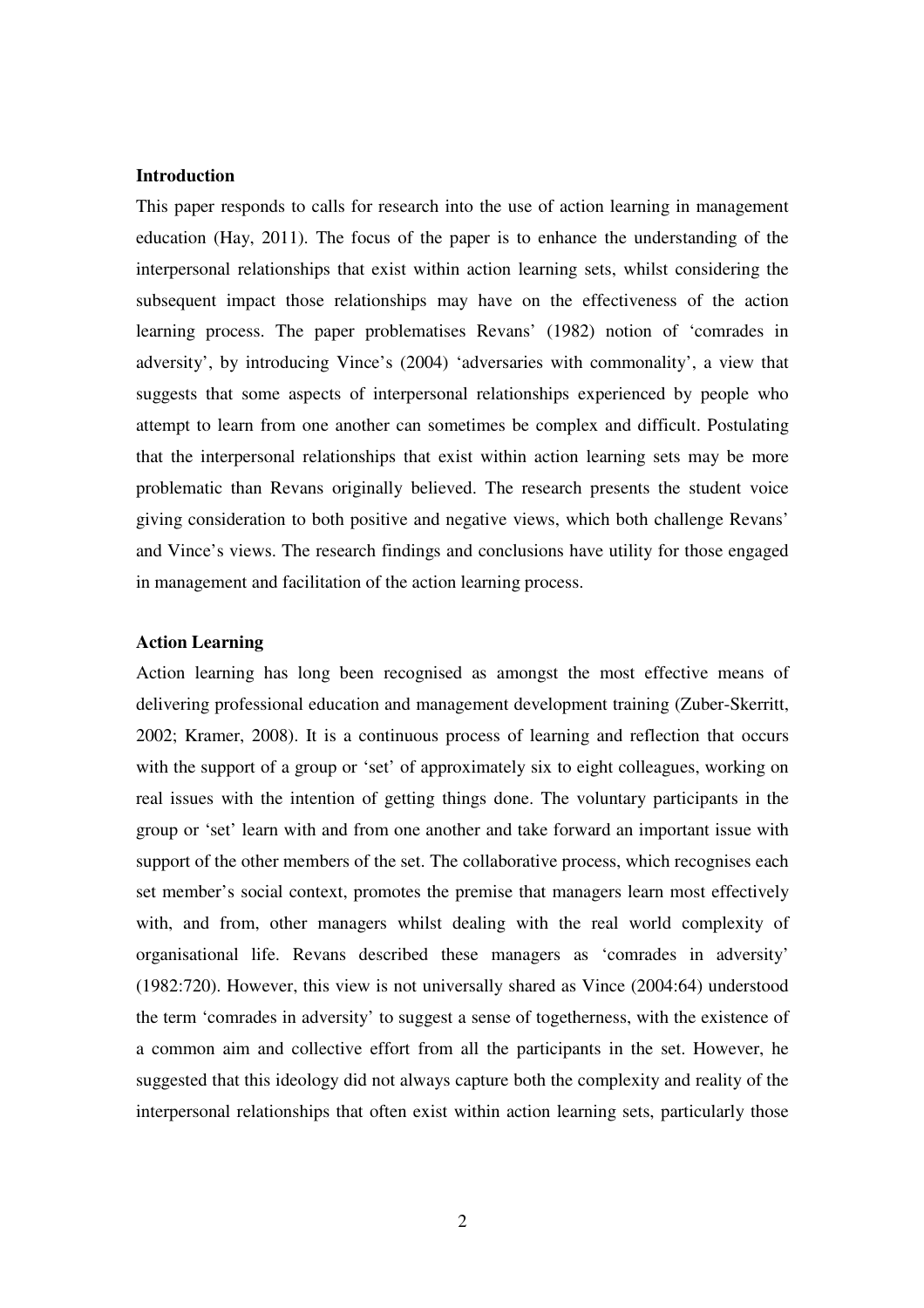within organisational contexts. Vince (2004) problematises Revans' assertion by suggesting that these comrades in adversity are equally likely to be 'adversaries with commonality', and that the emotions and politics experienced by people who attempt to learn from one another can sometimes be complex and difficult (Smith, 2001:36). Vince (2004) promotes the concept of Critical Action Learning (CAL), which undertakes to explore the power relations and political underpinnings that that can exist in action learning sets, particularly organisational based ones which have the capacity to either support or avoid learning. Here Vince (2004) notes the individual's own enthusiasm for learning and change, but also acknowledges the political dimension within which this may reside in the set. In this way, efforts to promote change can be undermined and as a consequence, managers cease to be comrades and become adversaries. This was underpinned by Rigg and Trehan's (2004:150) premise that 'tensions, contradictions, emotions and power dynamics' inevitably exist within groups of managers. This paper considers these two contrasting views of the interpersonal relationships that exist in action learning sets within the research project, whilst considering the subsequent impact of those relationships on the effectiveness of the action learning process. The findings seek to inform those who are currently engaged in the action learning on either academic or management development programmes.

#### **Methodology**

An 'interpretivist' philosophy underpins the research framework adopted in this paper. It accepts the unique nature of individuals within the action learning sets and the inherent complexities within them (Schwandt, 1994). The sample comprised sixty-five part-time MBA students aged between twenty four to fifty three years old, mainly middle managers from both the public and private sectors, which included both the health and fire services. Within the sample, there was a dominance of females.

The MBA programme culminates in a final year research methods and dissertation module comprising a 3,000 word dissertation proposal and a 16,000 word dissertation. Selection of each individual set member's research topic, which was considered to be the sets 'live' issue, in spite of the individual outcome for each set member, was the focus of a four day residential that launched the nine action learning sets.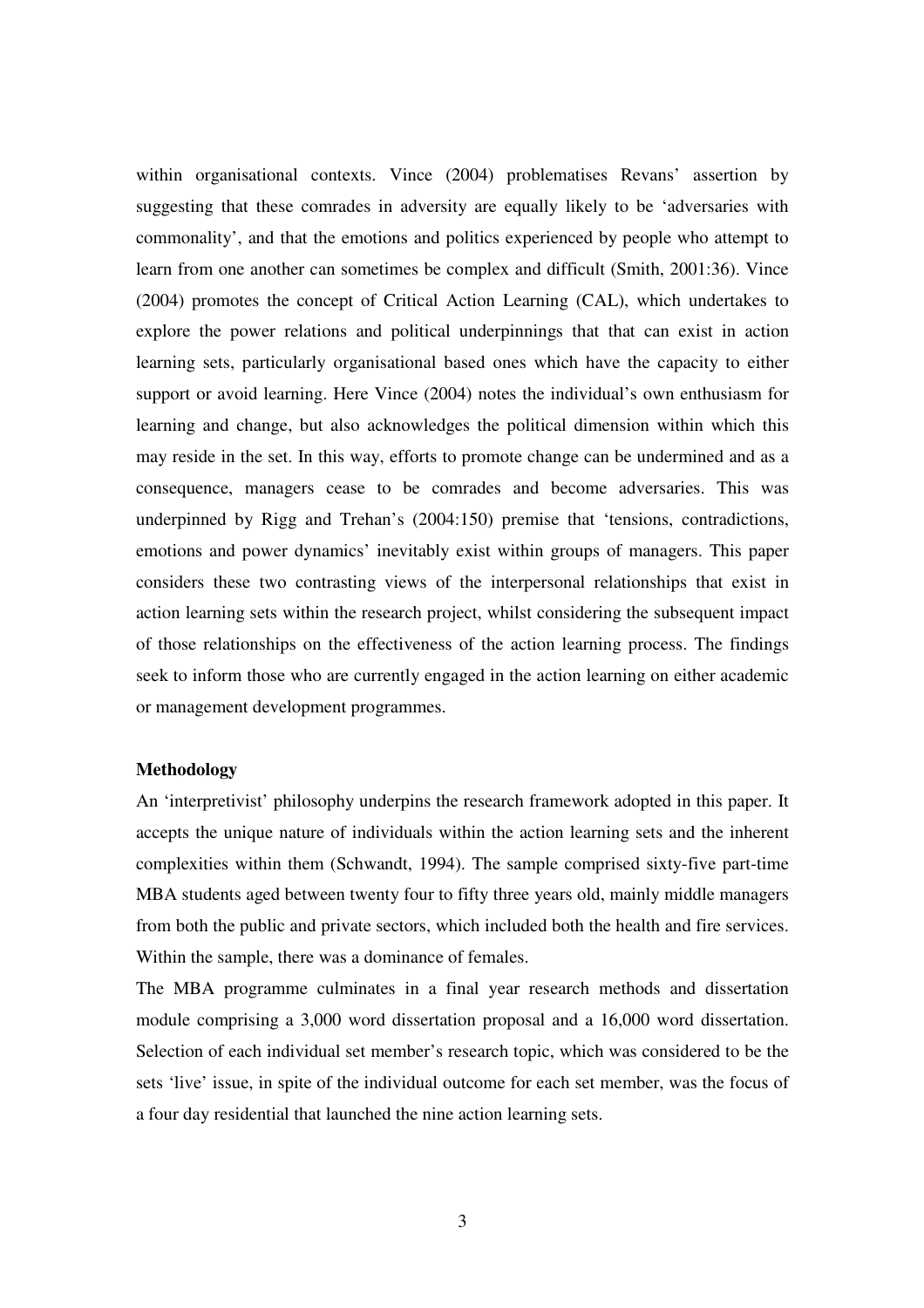Subsequent learning sets were held at the university for the full duration of the module. Set composition reflected either the student's mode or location of attendance at the University, so in some cases there was a degree of familiarity within the sets; whereas, other sets comprised students who were relative strangers to one another.

Data was collected at two points during the research through an anonymous semistructured questionnaire distributed at the end of the residential and the end of the module. Arguably, face to face interviews or focus groups would have been preferable for a study of this nature; however, it was simply a matter of convenience that dictated the approach, the thinking being that students would be reluctant to remain after the residential for either a focus group or interview, similarly at the end of the module, where there would be little appetite for analysis of events. With these thoughts in mind, an open ended questionnaire delivered at two points in the module seemed to be the most expeditious way forward. The primary interest of the research was how participants had experienced their time in the action learning set. Questions were concerned with different aspects of that experience. Specifically; what it had been like in the set; how useful they found the experience and what did they find difficult about the approach and enough room was provided on the form for respondents to write full comments.

Sixty five questionnaires were distributed on the residential and forty two were completed and returned. At the end of the module, again sixty five self- completion questionnaires were posted out to students, accompanied by stamped addressed return envelopes. A follow-up letter was sent to all students asking them to fill in and return their questionnaire. Disappointingly, only twenty were eventually returned. The difference could be viewed as understandable. There was a captive audience at the residential, whilst I was out of contact with students in January 2011, with hindsight, this should have been factored into the data collection process. However, as with many questionnaires, a possibility of non-response bias arises (Oppenheim, 1992). Given that this questionnaire was anonymous, there was the opportunity for respondents with strong feelings or opinions, either positively or negatively, to respond as a way of dealing with those feelings. In those questionnaires which were returned there were very few respondents who held strong towards, either positive or negative towards action learning. This coupled with the similarity of the participants themselves: all studying for an MBA,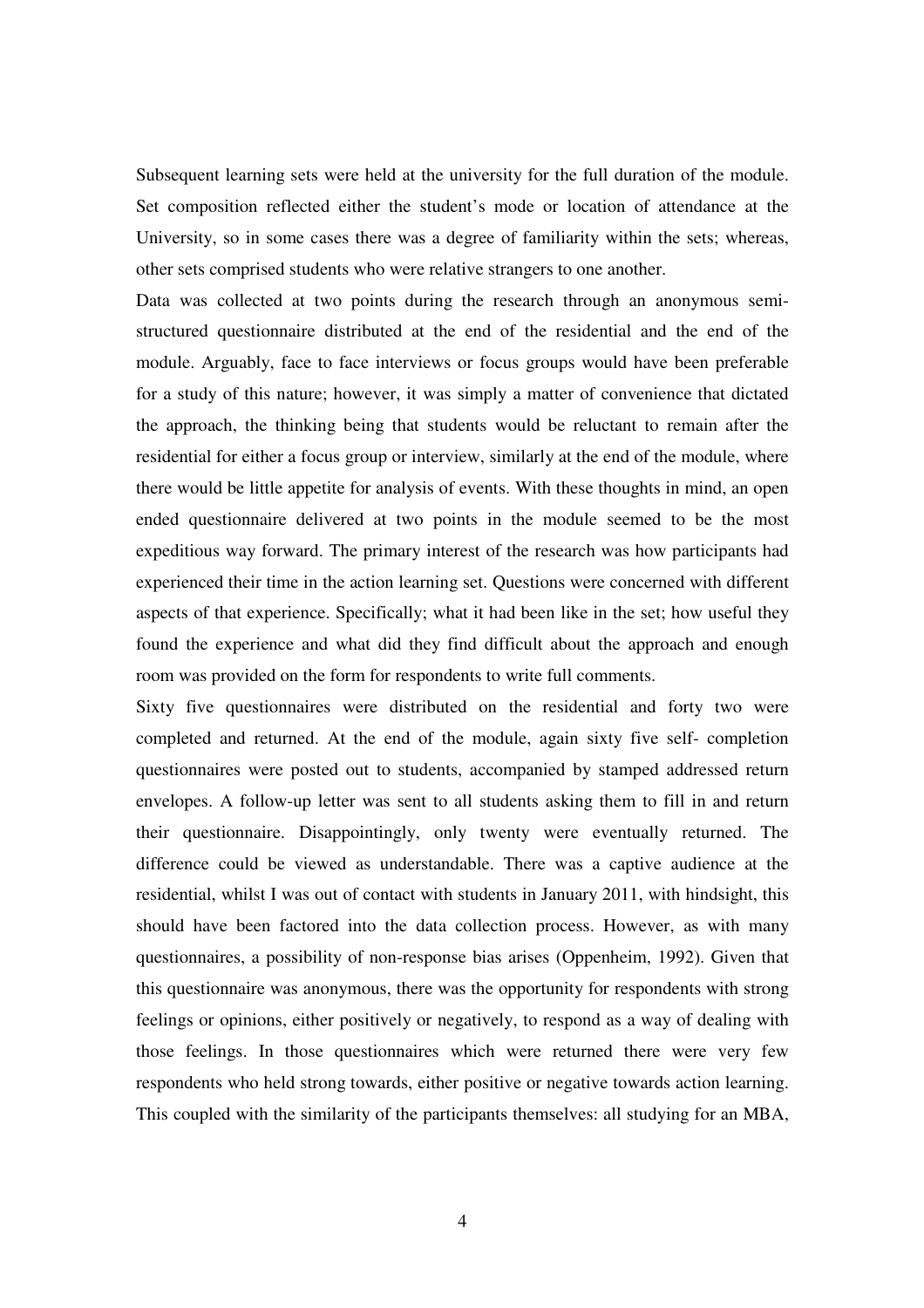all employed at middle to senior position with organisations, it was viewed that the responses not received should be not that dissimilar in many respects to those that had been received. Ultimately the view had to be taken that the twenty responses would still add to the quality and richness of the research.

The data was coded using an open coding approach. The process involved reading and rereading the data. From that exercise a series of themes were generated which enabled the development of differing categories. Here it is useful to refer to grounded theory, in particular the thoughts of Strauss and Corbin (1998) on researcher prior experiences. In reality to bracket experience as academics is often problematic, accumulated knowledge inevitably informs the research generally, so this knowledge of action learning and the psychological processes within were used both prospectively in the way the initial semi structured questionnaire was designed, and retrospectively in the way the questionnaire was coded and analysed (Wright, 2008). Watson (1994:79) points out that researchers 'shape their findings', but they do not invent them and the following analysis reflects the interpretation of students' experiences of interpersonal relationships in the action learning sets.

# **Findings and discussion**

#### *Comrades in adversity?*

In this particular context, the aim of action learning was to support participants in the design and completion of a final year postgraduate dissertation. This required participants to work as action learning sets. Working as a learning set in this context involved both supporting and challenging one another until the research idea became feasible. This took the form of a round table approach in which each student was given air time to present their thoughts, whilst being supported by the remainder of the set who engaged in a questions that sought clarification of the proposal idea. Analysis of data suggested that this had been broadly achieved; this was evidenced by one student reporting on the early stages of this process who said that: '*It was very beneficial to get an objective perspective and pin down my research idea'* supported by another who stated: '*It was interesting to listen and embrace other opinions on an issue and the clarity they provided was great'.* These comments suggest that the individuals concerned had felt that synergy had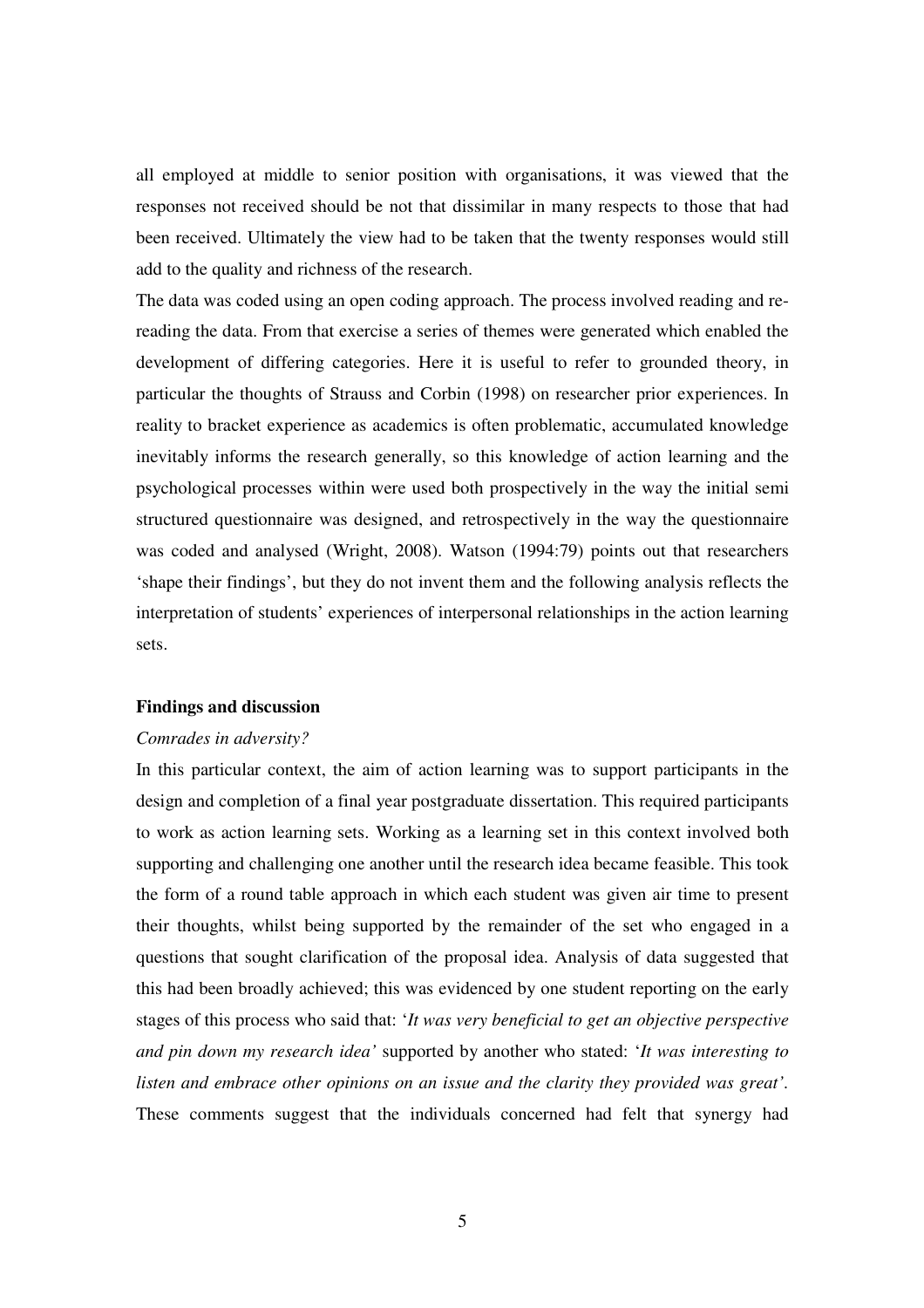emerged in their set, coupled with a sense of collective efficacy (Hogg and Tindale, 2007:15), underpinned with reciprocity within the interpersonal relationships (Maister et al, 2000). Another participant gave testament to the set's effectiveness by saying: '*the questions/suggestions from members of the group about every proposal made me think about my proposal in more depth and question some of the assumptions I had made'.*  Here the student acknowledges the need to question oneself without recourse to embarrassment, something that so often is experienced when people share their work. In this instance, the strength of the interpersonal relationships seen in the sets appears to have encouraged the individual to reframe their particular view of the issue (Schon and Rein, 1994). Very often an individual student's topic is a reflection of how they see the organisational world they live in, their views acting as a window to the student's organisational culture, often illustrating the acculturation process the student is likely to have undergone. Consequently, it can be difficult to see alternative views on a particular issue or, in this case, a research project. Speaking very candidly on this subject, one student commented that the process was: *'very useful as it showed me that my opinion was narrow and I was blinkered'* supported by another student who was keen to *'reduce the risk of personal biases*. Through challenge within the set (Mumford and Gold, 2004:148) individuals are encouraged to entertain the idea of re-framing their dissertation issue as a way of embracing possible new meanings and focus for their dissertation. One participant concluded that this process had: '*helped to refine ideas and process and reassure me about the feasibility of the intended project which was valuable'*. Challenge, in this context is seen as the measure of positive interpersonal relationships and an indicator of an effective action learning set.

In relation to the task itself, positive responses from the data included the issue of differing opinions. One student reported that: '*it was good to get the opinions of all the group members and help in defining the dissertation project'* and that these opinions were welcomed. This was illustrated by the participant who commented that: *'it was very beneficial to get an objective perspective and pin down my research idea'* reinforced by another who remarked that the process was a: '*very worthwhile exercise. The input from the other members of the set proved valuable in the formation of the dissertation*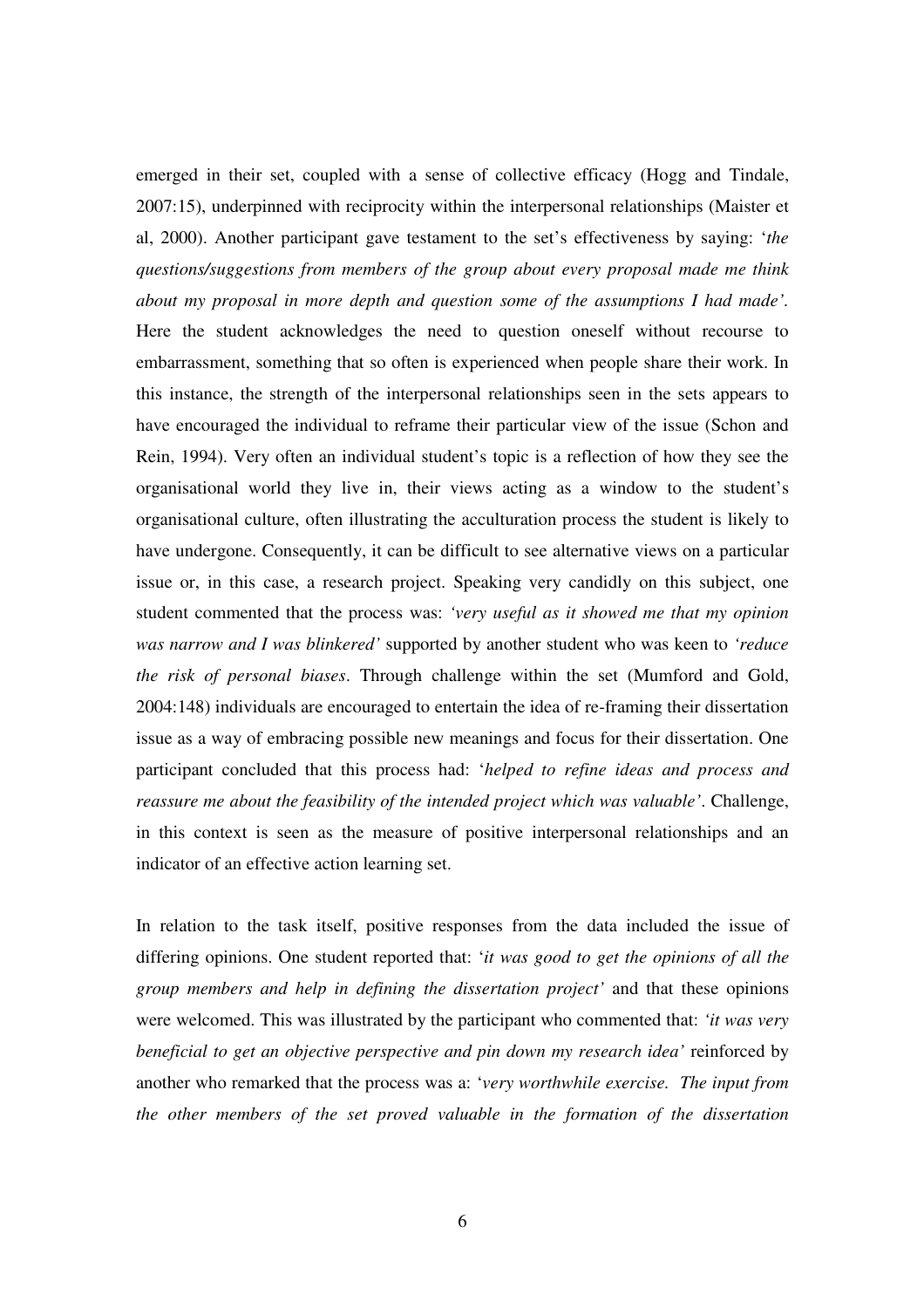*proposal.* The data presented here so far has identified that the interpersonal relationship within the sets were very positive. A sense of synergy emerged for some as the sets began to work. This was succinctly put by the student who remarked that *'the power of five minds bouncing ideas and challenging views and opinions was great '.* In unpacking that last comment, it is useful to ask why he or she found action learning a positive experience. I will now explore this issue.

One of the philosophies that underpin action learning is humanistic (Rogers, 1983; McGill and Brockbank, 2006), where such values as support, trust and safety are paramount. This is a feature of the psychological climate that exists in any group (Koys and Decotis, 1991; Jones and James, 1979). The humanistic approach focuses on the human element of learning and is concerned with the subjective nature of each individual and their unique view of the world. McLeod (2003: 447) describes the central aim of a humanist approach as the creation of a 'cultural island' where set members feel able to experiment with different behaviours, share experiences and receive feedback from others in a setting that is outside everyday life and thereby allows greater freedom. This is clearly evidenced by one student who felt working in the set was a '*positive experience, at times we strayed outside the rules and made suggestions and observations'* with another student adding that the process was: '*insightful, uninhibiting, beneficial and comfortable'.* The creation of an effective cultural island depends on differing factors, one being the presence of psychological safety. Positive responses included one participant who felt that, although the experience had been challenging: *'everyone in the group worked really well together and demonstrated advanced emotional intelligence evidenced by mutual respect, negotiation and a real willingness to manage differences of opinion in a way that ensured that there was no animosity in the group'*. Another student commented on his set, stating that he felt that the: *'the group worked well together, lots of useful debates and discussions'* another added that: *'it is really beneficial if you are the person putting your issues out for discussion'.* Summing up, one participant felt that the sets were: 's*upportive, chance to explore ideas, fun, participative, a learning experience.*  Another added: *'the support mechanism from learning within the group gives the feeling of safety'.* These comments also resonate with a high degree of psychological safety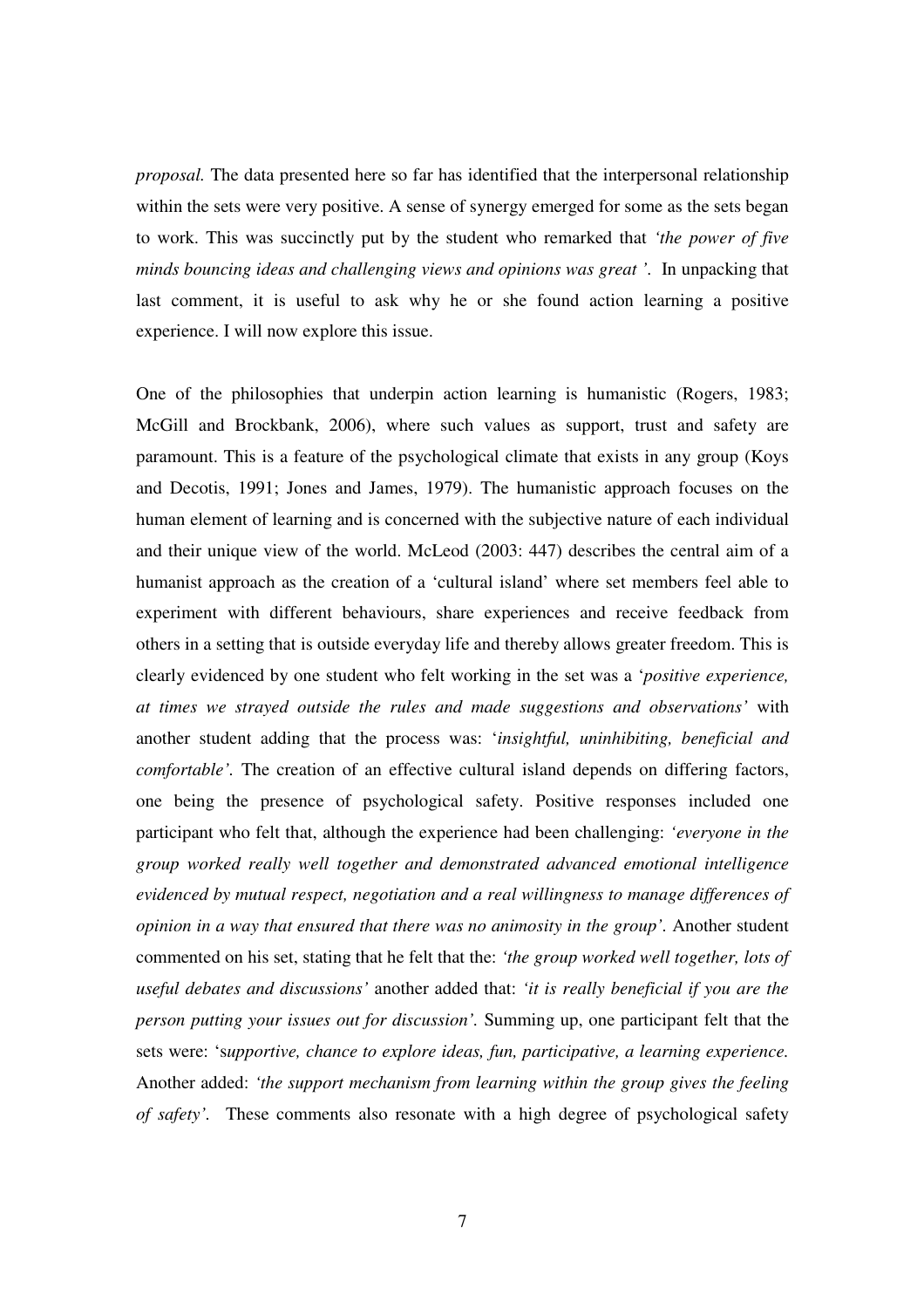experienced by some set members. An important feature of a positive psychological climate is psychological safety (Dindia, 2002), which is the concern for another's competence, caring about each other as people and trust in another's intentions. Thereby an individual feels safe from physical, and in the case of action learning sets, psychological or emotional harm. Bourner and Frost (1996:13) wrote that action learning sets should be "a safe place to explore self and project" and Smith (2001:35) added that the action learning process 'permits risk taking within a psychologically safe environment'.

The voices given above have tended to support Revans' (1982) notion of 'comrades in adversity'. The common foe in this instance is likely to have been a combination of the research process itself and the task of writing a dissertation, which is something the participants had not experienced in this context before. There was a sense of togetherness within the task with a willingness to work collaboratively and take personal risks. Collectively, there was a strong sense of positive interpersonal relationships existing within some of the sets, with set effectiveness becoming a distinct possibility.

#### *Adversaries with commonality?*

Generally speaking, it is an accepted part of life that on many occasions we work in groups even though not everyone likes or enjoys been part of a group. In the context of this research, the action learning sets were pre-determined by the teaching team, so both inevitably and unfortunately, there were some participants who were asked to work in sets with participants they were unfamiliar with. This inevitably creates a variety of differing issues when considering the group dynamics involved in the process. There are differing reasons for this and it may simply be a random combination of personality types (Eysenck, 1947) or the value of group work (Tajful and Turner, 1986) that make some groups more effective than others. Alternatively, it may be the individual's preferred learning style (Honey and Mumford, 1984) which makes a difference. The next voice illustrates one of the four learning styles: activist, pragmatist, theorist and reflector, that of the reflector, who usually stands back and observes, preferring to take a back seat as seen by one participant who felt that they had been: '*prone to being dominated; too much too often; didn't always feel it supported my learning styles' .* Another added that: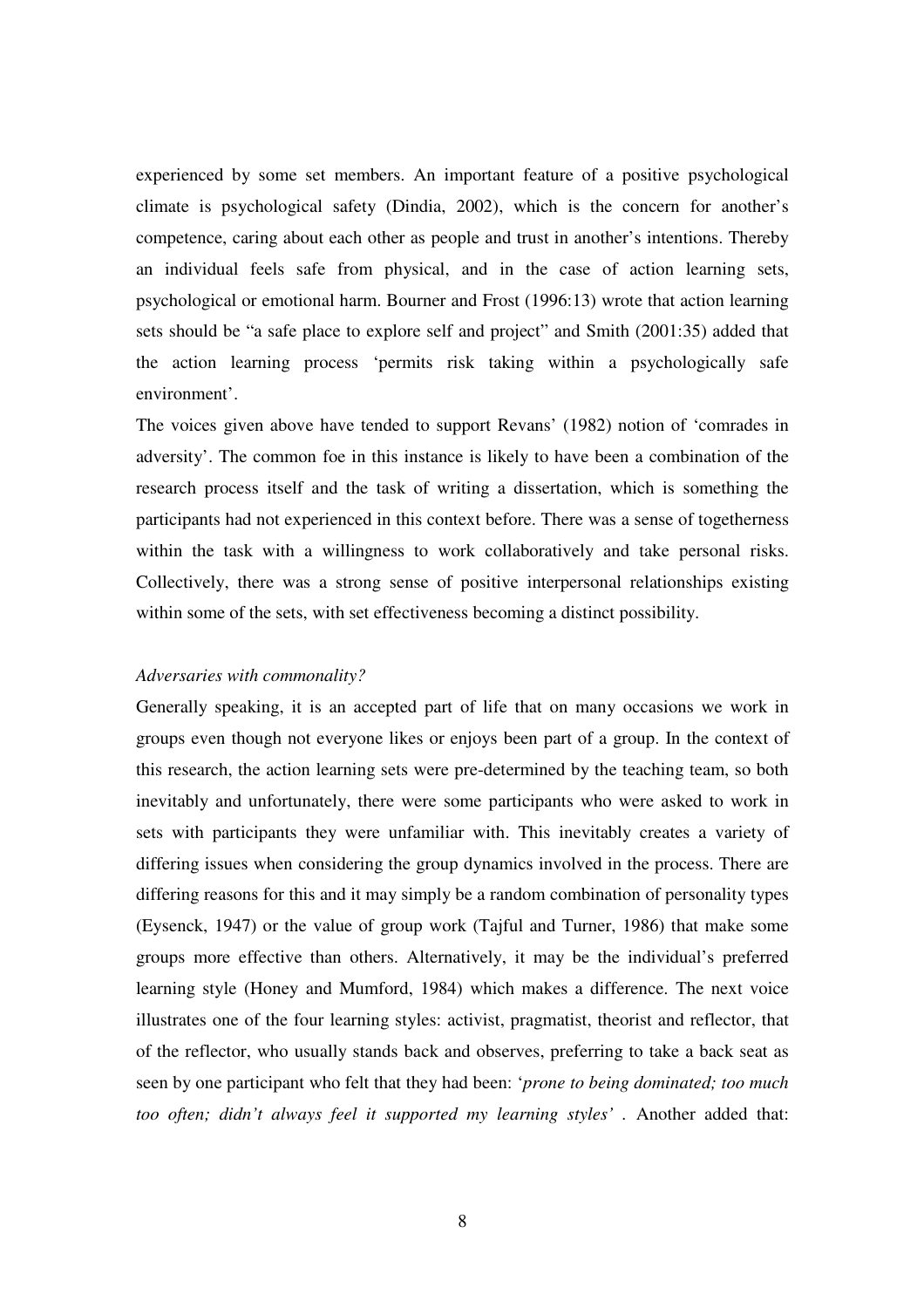'*initially I was reserved about their ability to understand my issue…'* One participant was quite emphatic about this and said that the: *'reality for me is I dislike team-working and sharing ideas'.* This student will probably remain on the periphery of the set, unlikely that there will be any form of psychological engagement in the set as the student showed no real evidence of a collective identity. Another added: *'too much contact in too short a time for me to fully embrace and feel comfortable with the concept'.*

One of the early concerns individuals in a group encounter at the start of the group's life is the issue of leadership in the set (Tuckman, 1965). Often what happens in a group is that dominant members assume the responsibility of leadership as part of the establishment of both hierarchy and roles within the set (Hogg and Tindale, 2007). Dominance hierarchies are often observed in society in general and have important implications for the way organisations, groups and families are understood in terms of politics and power in normal and 'abnormal' or 'not usual' social situations. The mode of delivery for this module; action learning, would be characteristic of those situations, where in some cases, relative strangers are brought together and asked to function as a set. Here important factors which include age, gender and assertiveness of individuals in these situations are brought to the fore. One female participant initially felt intimidated by the set, reporting that: *'working in a group of six men I felt a little intimidated until I got to know everyone'*. At this stage, it is appropriate to bring into question the composition of the set in terms of the role gender plays, as illustrated by this woman's initial thoughts. Fortunately, she carried on to say*: 'at the end of the weekend my confidence in taking part in the discussions grew'.* As her confidence grew, the set became more balanced, thus creating a more positive experience for her. Unlike the male participant who apparently had a negative experience in his set and reported that gender was an issue stating that: *'being in such a female dominated group was tough. At times I felt like a poodle! In a handbag!* One can only assume that a sense of equality in the set did not emerge for him. Assertive individuals with greater hierarchical and social status tend to displace those ranked lower than themselves as illustrated by the participant who reported that *'one or two colleagues had a more leadership role and felt that they need to lead it'.* As Hogg and Tindale (2007: 352) stated, these hierarchies are not fixed and are dependent upon any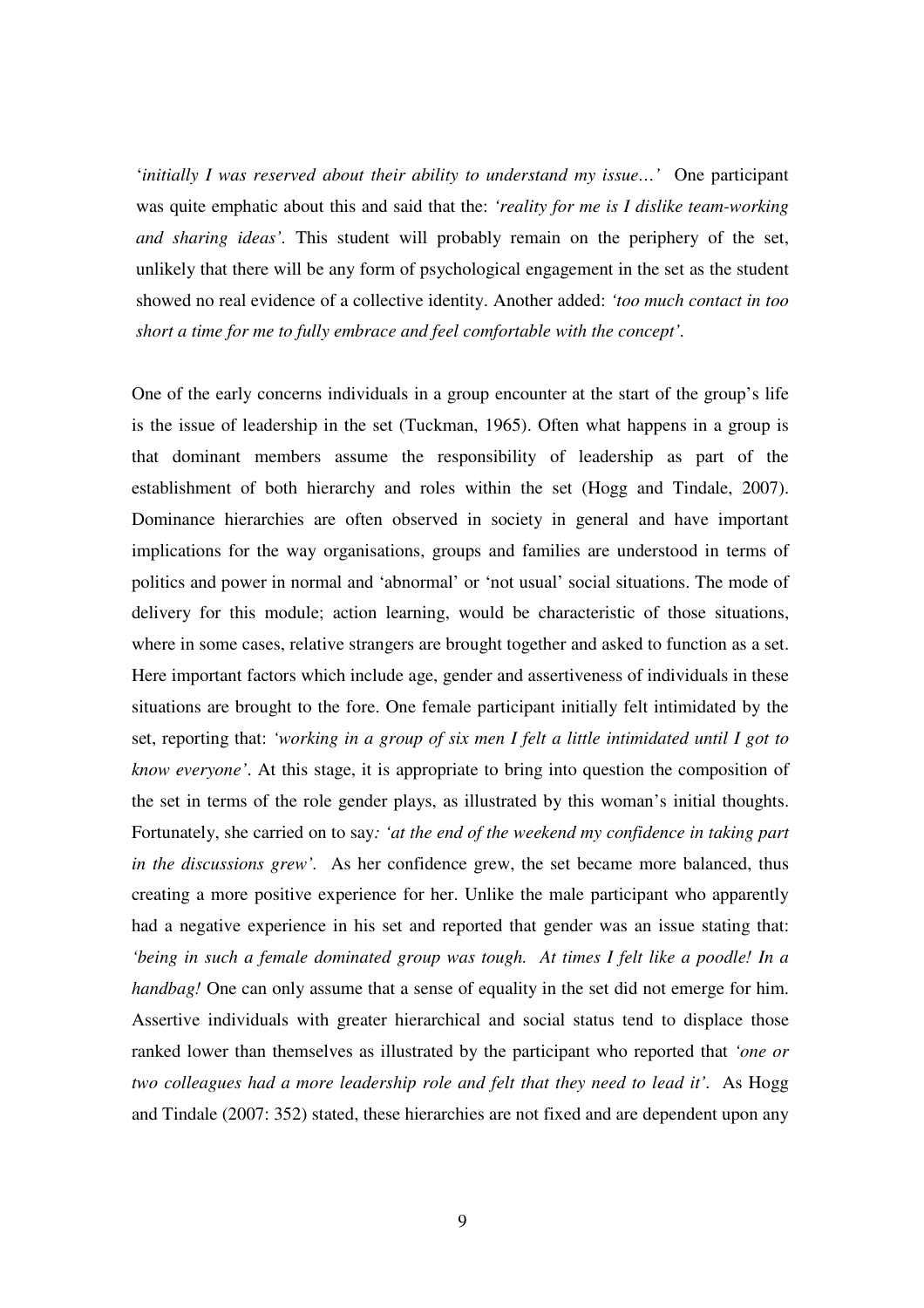number of changing variables, as seen in the woman's changing view of her confidence in the set and changing position within it. In the assertive participants example, the individual concerned, by virtue of their position within their own organisation, appeared to assume control of the set based on an understanding of themselves as leaders, albeit leaders in their own organisational context. Other members, on this occasion took a subservient role with another student reporting: '*one or two were rather quiet and were good listeners but did not defend their own argument when challenged'* therefore being unwilling to defend their own position and to challenge the self-appointed dominant leader. One student reported that: '*certain members were very vocal and 'took over', causing some resentment'.* In this particular instance, a strain is placed on intergroup relations in some sets. This was supported by the student who added that: '*we had issues of one person tending to dominate proceedings, which became distractive'.* These examples illustrate that a dominant character in the set can create negative consequences if that situation remains unchallenged.

A change in the composition of previous groups that had worked together and which had been reconfigured for the purposes of the module did have an adverse effect on some individuals. One participant reported that: '*half the group had worked together previously and therefore had already 'formed' and there was an obvious 'divide'.* This coupled with group size may also be a factor (Jessup and Valacich, 1993); Nunamaker et al, 1991). This was demonstrated by the participant who said: '*There are seven people in our set and I would have found it more useful if there had only been four: the four of us that took a year out between the DMS and MBA and we get on and support each other quite well'.*  The participant went onto explain that the change in the composition of the set had affected the relationships and added: *'It has felt a little like we have had the other three inflicted upon us. It was difficult to get people to engage with the process and support others rather than talk about themselves.* In addition to impacting on the nature of the interpersonal relationships that existed in the set, it also impacted specifically on the type of communication in the set. Communication became problematic, showing signs of tension and unrest (Bales, 1950), risking compromising the effectiveness of the set. In this instance, both sets had previously worked together and members clearly had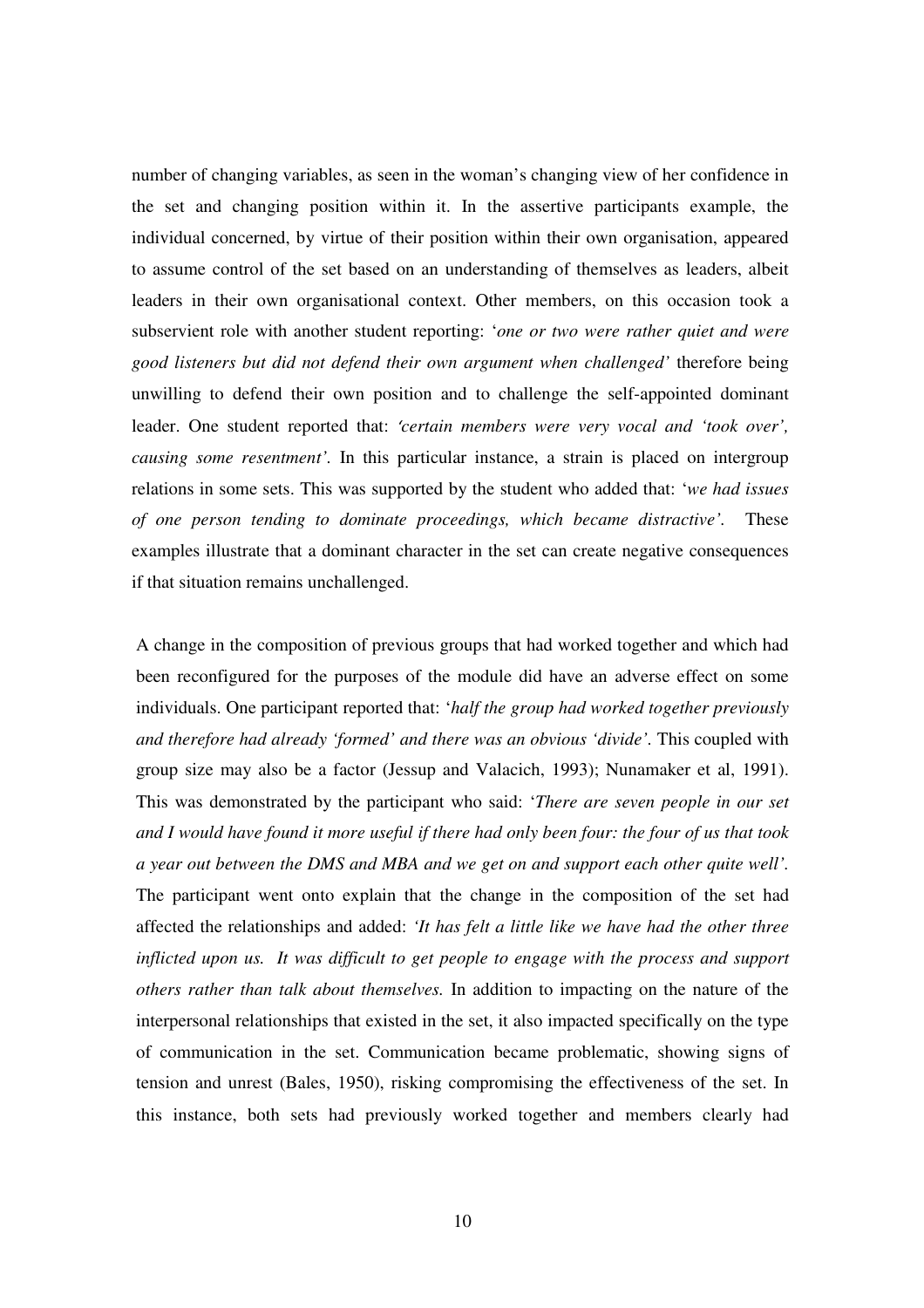psychologically engaged with one another in the past (Schein, 1980), demonstrating that they had already moved through Tuckman's (1965) various stages of development, reaching the performing stage. Introducing new members had the effect of disturbing the existing group's sociometry, risking creating division with one element of the set becoming neglected (Moreno, 1953). At this stage there is also a strong likelihood that that particular set may revert to the forming stage. The set's inability to engage all members risks task failure and assures member dissatisfaction. The second part of the quotation relates to the norms that had been previously created in the original group, where there is a sense that the norm may have focused on collegiality, with the new group have a more singular view of participant, which affronts the previously established norm. Analysis of the data revealed dissatisfaction with diversity in the sets, illustrated by the participant who said that: *'it was difficult to work in a diverse group of people with different perceptions of the understanding of dissertation*. This relates back to the concept of the set's 'sociometry'. If the set is too diverse, then member engagement may become problematic for some individuals, although a diverse set presents itself as an opportunity for others and therefore strength. These particular participant's opinions reveal dissatisfaction with the action learning process and a reluctance to engage psychologically (Schein, 1980) with other members of the set, therefore making task completion a distinct possibility.

The above voices suggest that there has been little psychological engagement in some of the sets, with an unwillingness to work collaboratively for a variety of differing reasons. The reasons are likely to include a threat to existing relationships that participants had formed, either formally in the context of other modules on their programme and informally because of personality traits. As a result, reconfiguring existing relationships and forming new sets had a negative impact on individual morale. Other reasons revolved around the concept of personality itself and the emergence of dominant characters in the sets, having the effect of creating hierarchy and uneven power bases. Additionally, there may have been a general dislike of collaboration, which prompted a resistance to working as a set member. Overall, there was a strong sense that difficult interpersonal relationships existed within some of the sets, making task completion as a set unlikely and increasing the risk of member dissatisfaction.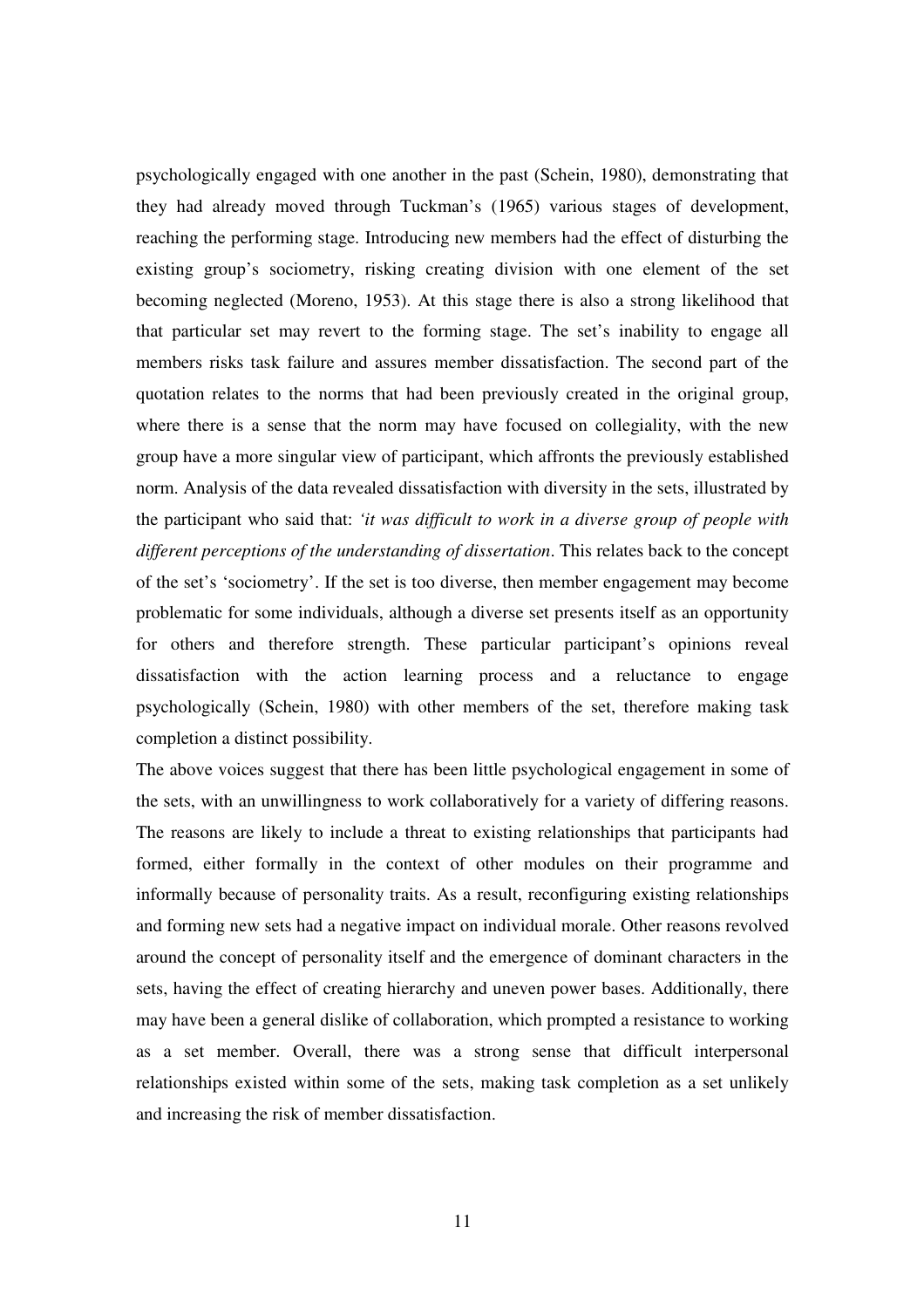# **Conclusions**

This paper has outlined various aspects of the interpersonal relationships that exist within one university's cohort of part time MBA students. As discussed in the methodology section, the response rate of the second questionnaire was disappointing, so the results from this research cannot be generalised to the experiences of other MBA programmes that have used a similar approach. Nevertheless, the research does provide an insight into the thoughts and feelings of those participants who were interested enough to respond to the questionnaires. However, in order to confirm the findings with a greater degree of confidence, the research would need to be repeated using a modified approach. Given this, the paper has considered respondents' views within two opposing perspectives. Revans' (1982) perspective of 'comrades in adversity' was evident in the data, demonstrating that action learning sets are places where mutual respect is shown and a climate of trust exists. This climate creates synergy and reciprocity within the sets, thus encouraging individuals examination of individuals own views, with opportunities to reframing where appropriate. In contrast, Vince's (2004) perspective of 'adversaries in commonality' was also evident in the action learning sets, illustrating the view that not all individuals thrive in a group setting, citing issues as hierarchy, gender and politics as barriers to collective performance and set effectiveness.

The research has immediate implications for practitioners, both in academic and organisational settings. In relation to the practical aspects of action learning, there are various concerns which include whether sets are self-selected or not, which addresses the issue of creation or reconfiguration of participants. In relation to academia, students may already be in existing work groups; change to this arrangement can have implications for how the set will work in the future. In organisational contexts, the sets may be affected by issues which may include seniority within the sets themselves, work team membership agendas and organisational cultures. All of which have the capacity to impact on the workings in the set. Facilitation may be an issue; the question of whether the sets should be facilitated or self -facilitated by university or organisational staff members, with each permutation presenting its own challenges. Sets that facilitate themselves can wrestle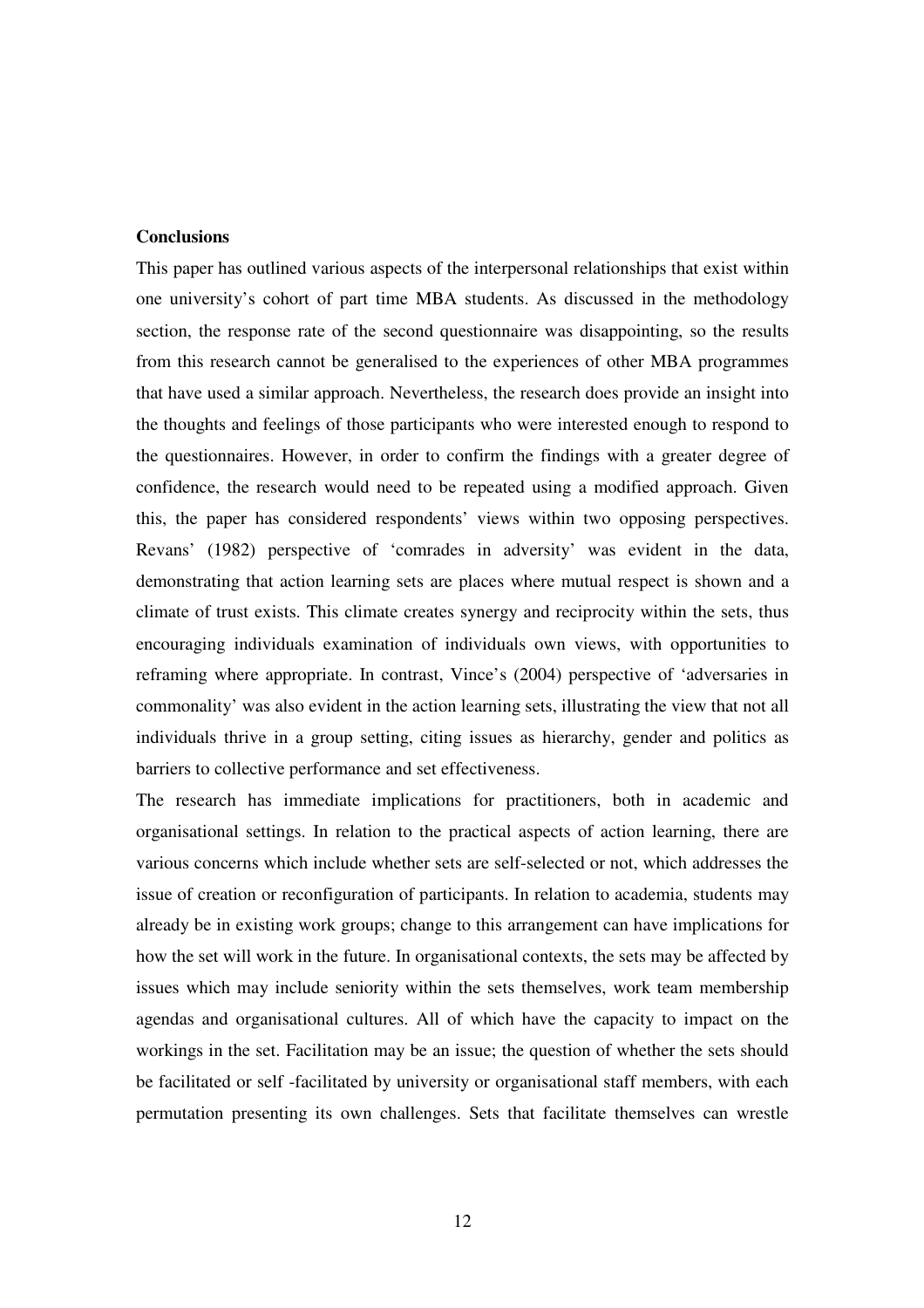with issues of power, politics and seniority. Sets facilitated in universities or colleges may have issues of psychological buy in by the facilitator, as not all academics buy into an action learning approach or are proficient at facilitating action learning sets. Specifically relating to organisational settings, the neutrality of the facilitator, or the set's perception of the neutrality of the facilitator may be a factor for consideration. All the above considerations have the potential to impact on the experience and effectiveness of the action learning process. Specifically in relation to the content issues of action learning set. It is essential that the sets gel in the early stages, so the practical issues outlined above are vitally important. If set members are to disclose their own triumphs and failures then a supportive set environment needs to be present. A supportive environment is also an environment which views challenge as a positive process, understanding that the outcome has utility for the individuals and is not simply a destructive personal process. This is particularly pertinent in situations where a person has identified so strongly with their organisation that they have become absorbed in their organisations culture. To rethink and reframe a perspective on an issue is likely to be problematic for some. This will not be achieved without the presence of both a supportive and neutral environment in which the student feels safe to do so. At this point, facilitators are encouraged to think through Vince's perspective and consider some of the practical issues such as: facilitation or self- facilitation; facilitator neutrality and other such associated issues.

Limitations of the paper largely revolve around the methodology. The data collection method was influenced by the constraints of time. Ideally face to face interviews offer indepth insights, opportunity for further probing and honesty. Alternatively, focus groups offer breadth of data capture. Either of these approaches would have been preferable. However, at the residential there was no realistic opportunity to use either of those approaches. Questionnaires certainly can be problematic, but, by guaranteeing anonymity, they offer the respondent the opportunity to be both frank and honest, therefore ensuring quality of response, which may add credibility to the research findings. The second stage of the data collection could have been carried out in a different manner as postal questionnaires can be problematic in terms of response rates. Questionnaires administered in the final learning sets would have been preferable. Finally the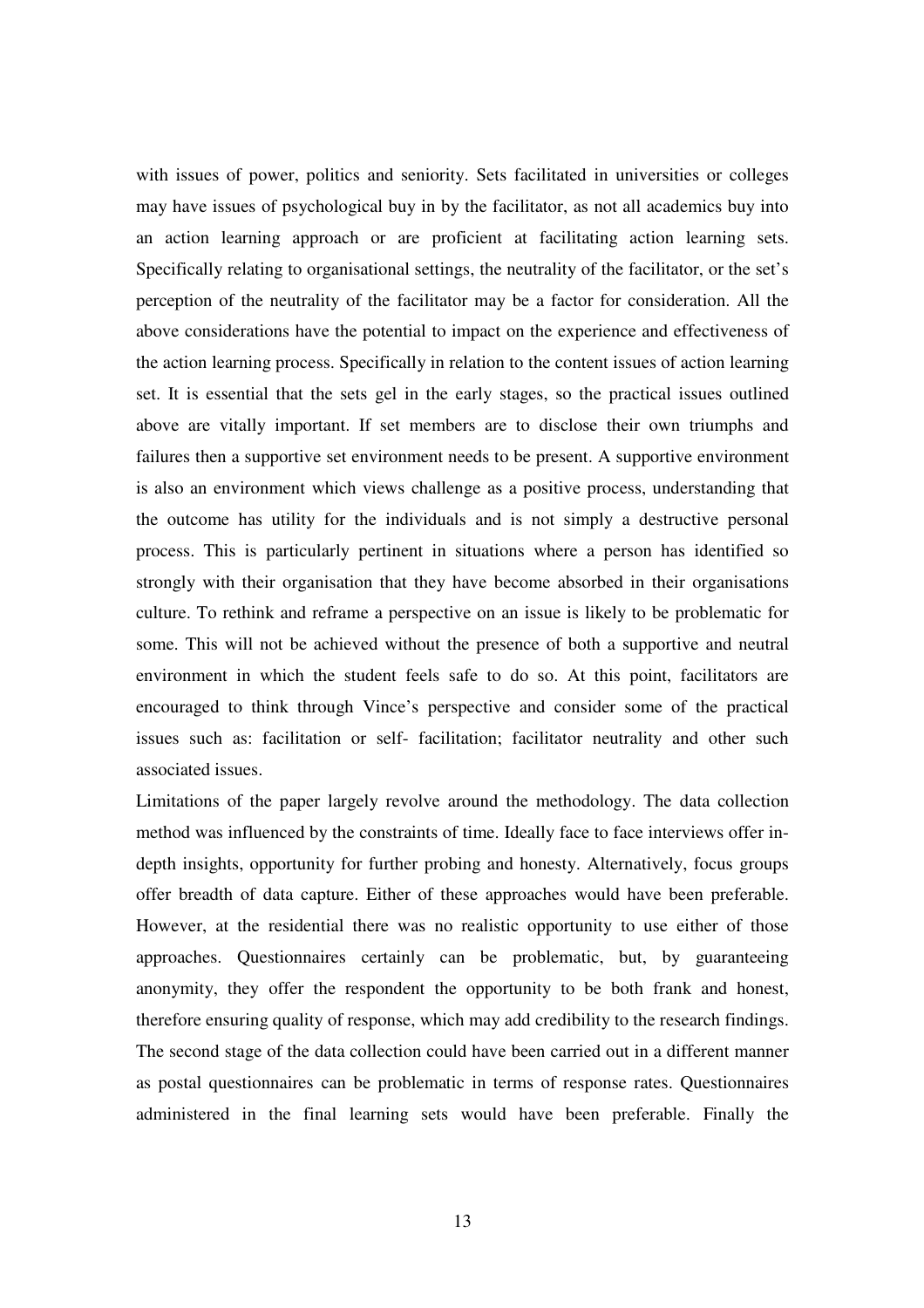composition of the nine actual learning sets themselves were set members were not exclusively members of one organisation missed the opportunity to discuss organisational politics.

This paper has presented itself as an opportunity for future research papers. Reworking the study with postgraduate students using focus groups and face to face interviews would be useful, in a sense that it would be a natural extension to this paper. It would also address the methodological shortfalls within this research paper. This coupled with a similar study on participants populating the same organisation would also be interesting in its own right, drawing out differing aspects of inter set dynamics.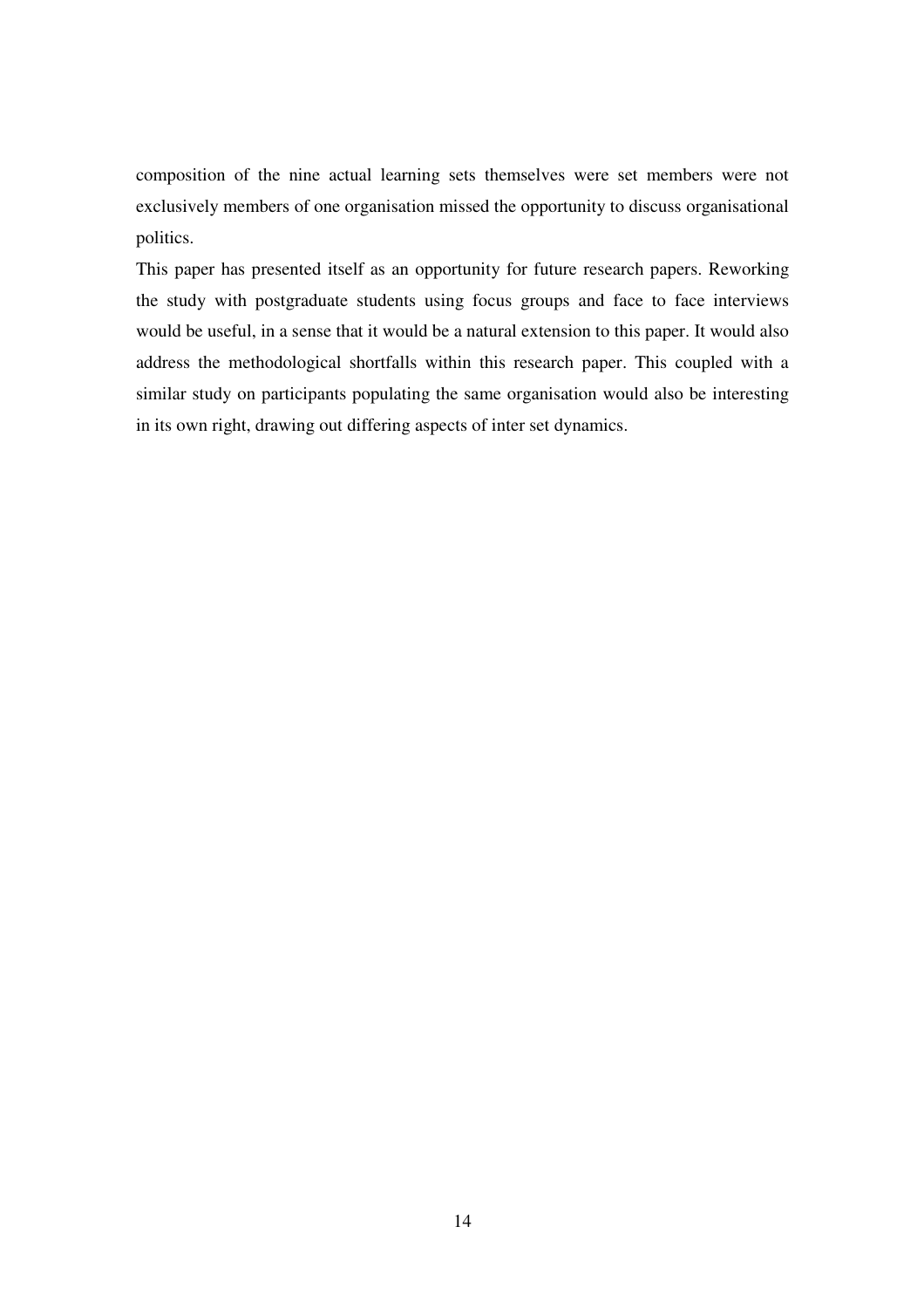#### **Bibliography**

Bales, R.F. (1950), *Interaction process analysis: a method for the study of small groups*, Reading, MA; Addison-Wesley.

Bourner, T. and Frost, P. (1996), 'Experiencing action learning', *Employee Counselling Today, The Journal of Workplace Learning*, Vol. 8, Number 6, pp. 11-18.

Dindia, K. (2002), 'Self-disclosure research: knowledge through meta-analysis', in Allen, M., Preiss, R.W., Gayle, B.M. and Burrell, N. (Eds) *Interpersonal Communication: Advances Through Meta-analysis* Lawrence Erlbaum: Mahwah, NJ, pp.169-86.

Eysenck, H.J. (1947), *Dimensions of Personality*. London: Routledge and Kegan Paul.

Hay, A. (2011), Action learning in international settings: Possibilities for developing organizing insight. *International Journal of Management Education*, Vol 9, No, 3 pp. 23- 36.

Hogg, M.A and Tindale, S. (2007), *Blackwell Handbook of Social Psychology: Group Processes*. Blackwell Publishing.

Honey, P. and Mumford, A. (1982), *The Manual of Learning Styles* Maidenhead: Peter. Janis, I.L. (1972), *Victims of groupthink: A psychological study of foreign policy decisions and fiascoes.* Oxford: Houghton Mifflin.

Jessup, L.M. and Valacich, J.S. (1993), *Group Support Systems: New Perspectives* Macmillan Publishing: New York, NY.

Jones, A.P and James, L.R. (1979), 'Psychological climate; dimensions and relationships of individual and aggregated work environment perceptions' *Organisational Behaviour and Human Performance* Vol. 23, No.2, pp.201-250.

Koys, D.J. and DeCotis, T.A. (1991), 'Inductive measures of psychological climate' *Human Relations* Vol. 44, No. 3, pp. 265-285.

Kramer, R. (2008), *Learning How to Learn: Action Learning for Leadership Development.* In Morse (Ed.) *Innovations in Public Leadership Development*.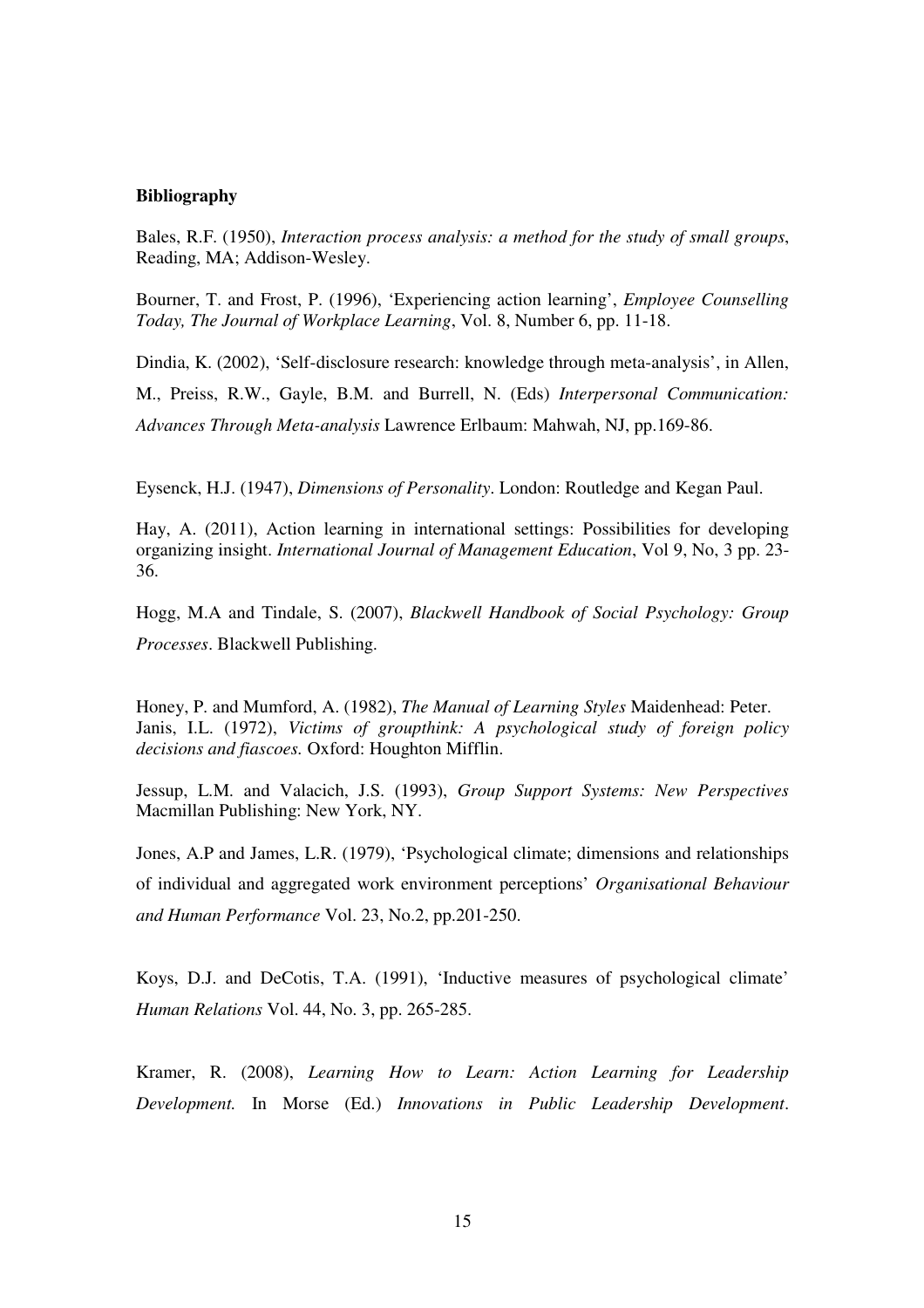Washington DC: M.E. Sharpe and National Academy of Public Administration, pp. 296– 326.

Miller, P. (2003), 'Workplace learning by action learning: a practical example'. *Journal of Workplace Learning.* Vol 15, No. 1, pp 14-23.

Mumford, A & Gold, J (2004), *Management Development*: Strategies for Action. CIPD, Camp Rd, London.

McGill, I and Brockbank, A (2006), *The Action Learning handbook.* Routledge Falmer. London and New York.

McLeod, J. (2003), *An Introduction to Counselling.* (3<sup>rd</sup> Edition). Open University Press. Berkshire,England.

Moreno, J.L (1953), *Who shall survive?* Beacon Press, New York (2<sup>nd</sup> Edition).

Nunamaker, J.F., Dennis, A.R., Valacich, J.S, Vogel, D.R. & George, J.F. (1991), 'Electronic meeting systems to support group work' *Communications of the ACM,*  Vol.34*,* July, pp. 42-58.

Oppenheim, A. N. (1992). *Questionnaire design, interviewing and attitude measurement.* London, UK: Pinter Publishers.

Revans, R.W. (1982), *The origin and growth of Action Learning* London: Chartwell Bratt.

Rigg, C & Trehan, K (2004), Reflections on working with critical action learning. *Action Learning: Research and Practice*.1, pp 149-165.

Rimanoczy, I. (2007), 'Action learning and action reflection: are they different?' *Industrial and Commercial Training* Vol. 39, No. 5, pp. 246–256.

Rogers, C. (1983), *Freedom to learn from the 80's*. Merrill Wright: New York.

Schein, E.H. (1980), *Organisational Psychology*, 3<sup>rd</sup> Ed. Englewood Cliffs: Prentice Hall.

Schon, D.A & Rein, M. (1994), *Frame Reflection*. New York. Basic Books.

Schwandt, T .A. (1994), *Constructivist , interpretivist approaches to human inquiry.* In N.K Denzin & Y.S. Linoln (Eds) Handbook of qualitative research. Thousand Oaks, CA: Sage.